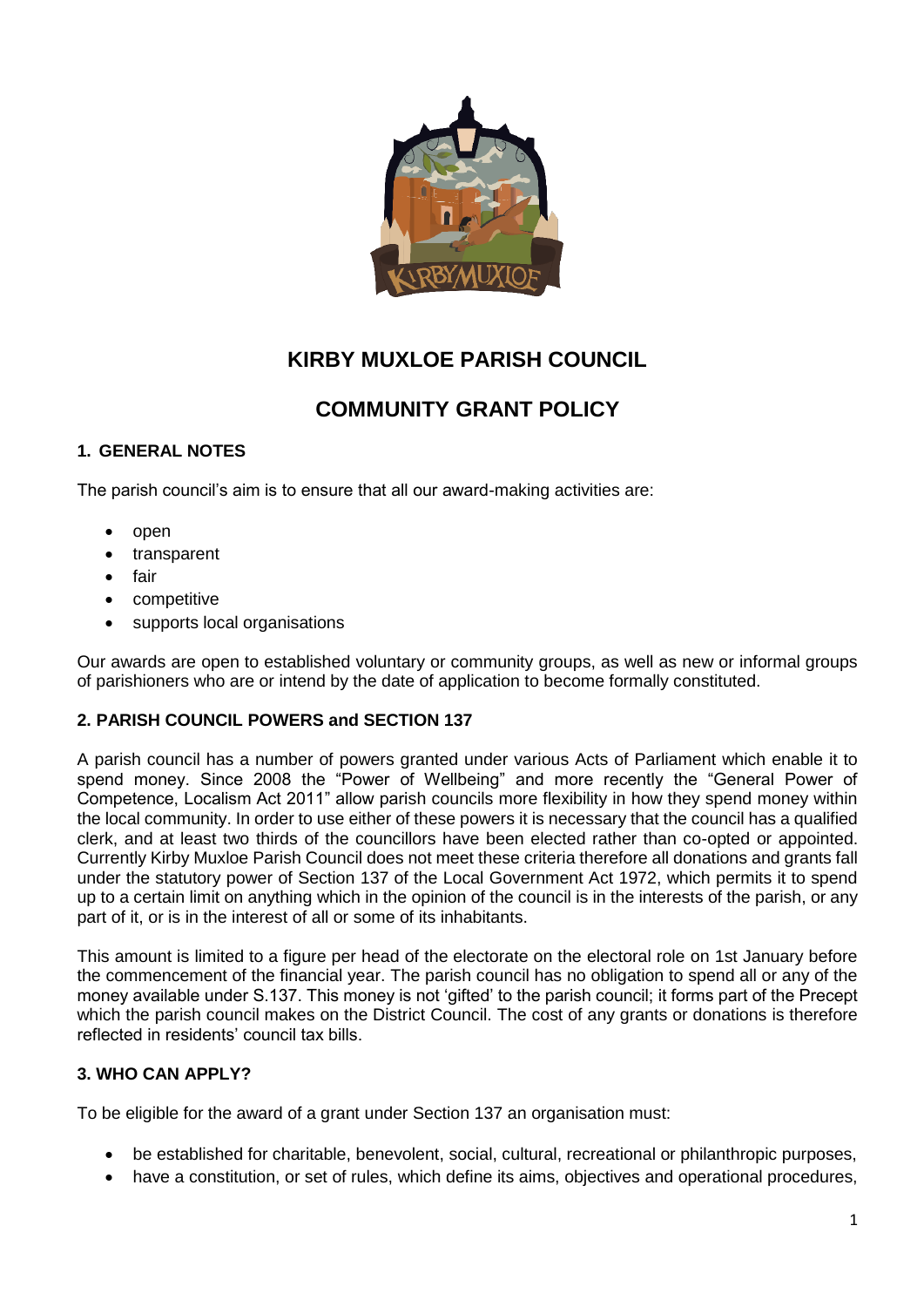- be able to provide a copy of its latest annual accounts and/or most recent bank statement. Accounts are to be checked and signed by a person independent of the group,
- have a bank account operated by a minimum of at least two joint signatories.

# **4. WHAT CAN BE FUNDED?**

- the project should be something that makes the local community a better place in which to live, work or visit
- it should benefit people who live in the parish
- there must be clear evidence that local people support the project and are involved in carrying it out
- applications do not have to be from groups that already exist
- each group may only make one application per financial year
- Grants can normally only be used for capital projects and not for revenue support.

# **5. THE FOLLOWING ARE NOT ELIGIBLE**

- Support for individuals and private business projects.
- Projects that are the prime responsibility of other statutory authorities.
- Projects that improve or benefit privately owned land or property.
- The activities of political organisations.
- The activities of religious organisations, unless they can demonstrate a clear benefit to the wider community.
- Schools, unless for environmental purposes or they can demonstrate benefit to the wider community
- General operational and maintenance costs.
- Events that have already occurred, equipment already purchased, works already started or completed.
- Repayment of loans or cost of services, equipment or provisions in anticipation of a grant.
- Organisations that have a closed or restricted membership.

# **6. CONDITIONS OF SUPPORT**

The council may make the award of any grant subject to all or some of the following conditions. Required conditions will be at the discretion of the council and take into account your organisation's individual circumstances.

- The application must be made using the official Kirby Muxloe Parish Council application form which is available from the Clerk or can be downloaded from the Council's website.
- Where expenditure on a specific project exceeds £1,000, quotes from at least three providers must have been received.
- Details must be provided of the extent to which funding has been sought or secured from other sources or own fund-raising activities.
- Funding must only be used for the purpose agreed with the parish council and if the monies are not spent on the items agreed, they must be returned.
- Funding must be spent within the financial year awarded and cannot be added wholly or partly to your reserves.
- If your project costs are more than you anticipated on your application, any shortfall must be met by you – Kirby Muxloe Parish Council will not be in a position to make up any shortfall.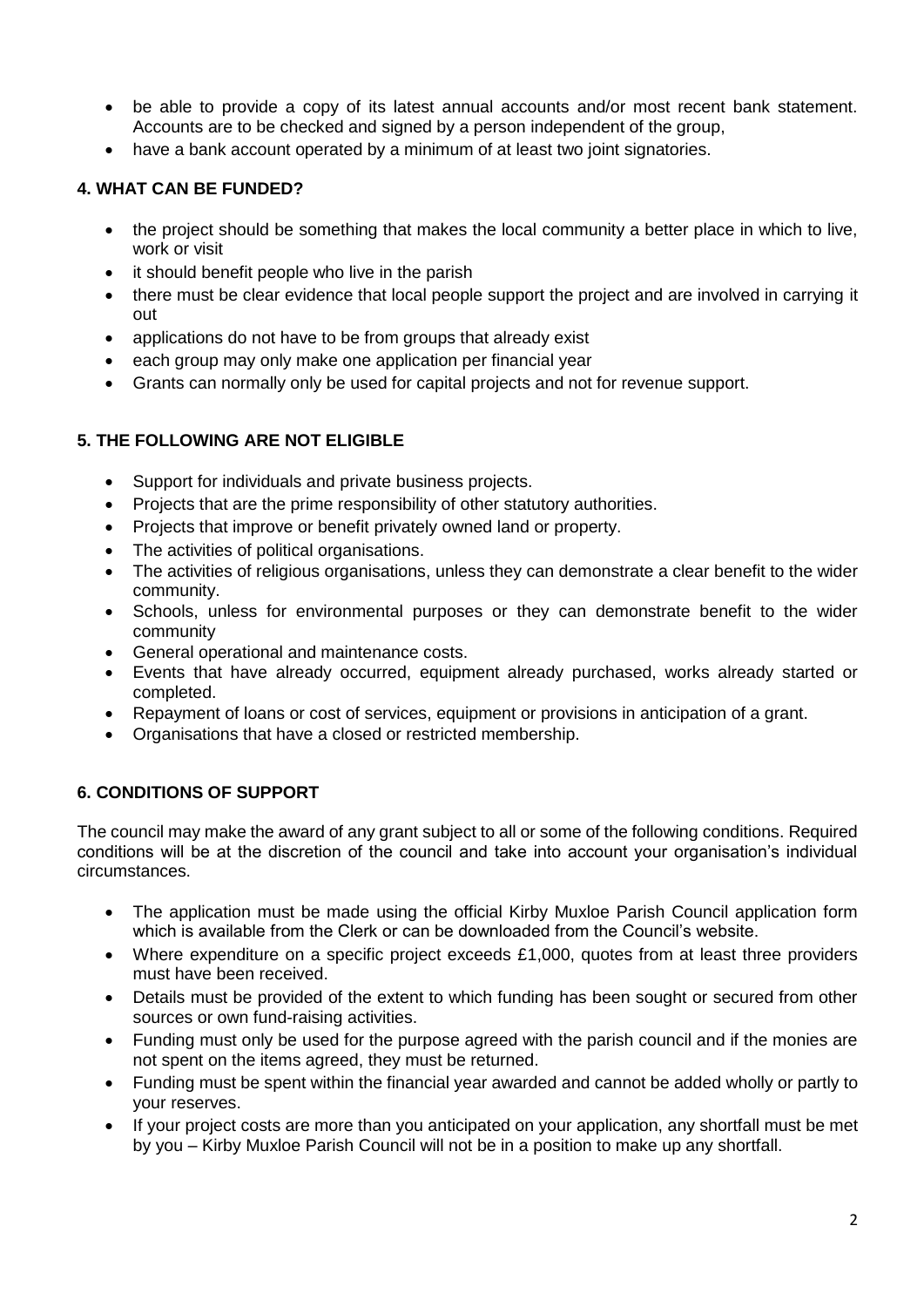- In order to fully understand your project or activity the parish councillors may wish to visit your project or activity, prior to the project or activity commencing. They may also wish to conduct a site visit once your funded project is underway.
- As a minimum, you will write to confirm receipt of the payment for audit purposes.
- The need to provide evidence of expenditure (receipted invoices) to the Clerk to the Council on completion of your project will be discretionary – based on the amount given and the purposes given. (If required, this evidence of expenditure should be equal to, or more than, the total of the amount of the grant detailed on your application.)
- Any unused funds at the end of the financial year in which the grant is paid out must be returned to Kirby Muxloe Parish Council.
- Organisations are responsible for ensuring that they are in compliance with all legal and statutory requirements.
- Should for any reason the organisation disband during the period of the grant the Council may ask for all or part of the monies to be paid back.
- Prior approval of the Council is required if any change of purpose of the grant is required.
- Organisations must contact the Council before disposing of any equipment or resources purchased or part purchased with a grant from the Council.
- You must acknowledge Kirby Muxloe Parish Council's support in all publications, publicity and annual reports.
- You should show the funding awarded separately in your published financial accounts and Kirby Muxloe Parish Council should have access to your financial records, on request, where appropriate.
- A representative of your organisation should give a report at the Annual Parish Meeting (held on an evening between March and May each year) on how you spent the money and if appropriate how your project went.

#### **Should any of these conditions not be met it could result in the award being withdrawn, the grant having to be repaid and future grant applications being refused**

# **7. WHEN TO APPLY**

The Council will accept applications at any time during the fiscal year that can be met out of its budget and so applications can be made throughout the year. However there are some applications that may need to be met by an additional precept and so would have to be decided before the precept application is notified to Blaby District Council. In these circumstances an application will need to be made by the last day of November before the precept required is decided. It is wise to check with the Parish Clerk into which category your application might fall.

This is a competitive process against other bids and the quality of each bid is important.

All groups will be treated equally. If an organisation has had a grant previously, they are not guaranteed to receive financial support again but are not excluded from applying again in the following financial year. A fresh application will be required each time.

Whilst ad-hoc requests can be made at any time, there is no guarantee that any funds will remain available.